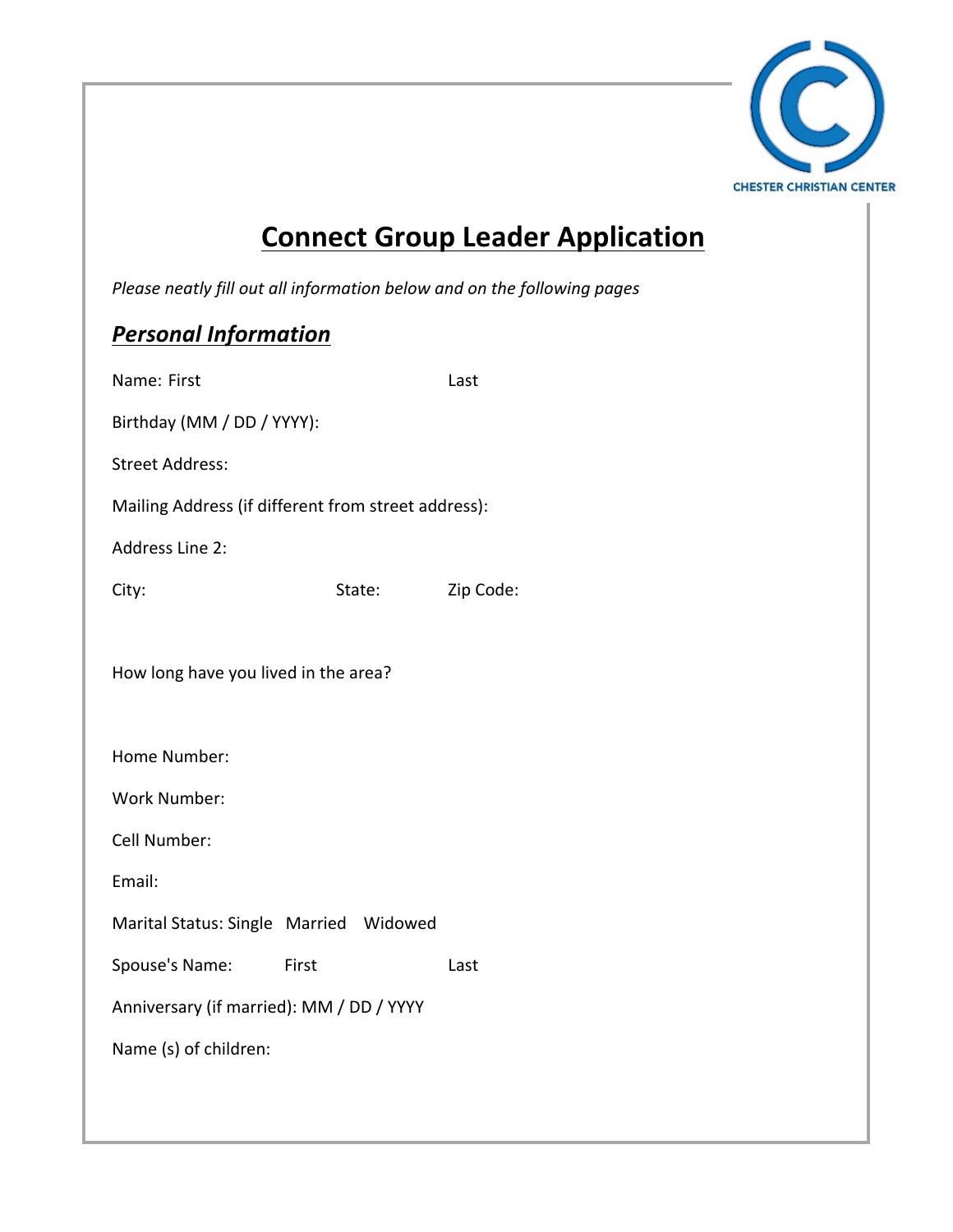

How long have you been attending Chester Christian Center?

Have you become a Chester Christian Center member/partner?

Yes When? No

Have you been water baptized?

Yes What Year? No

What Connect group do you currently attend?

What type of Connect group are you interested in leading?

Couples Women's Men's Specific Ages Other (explain below)

Please list and date the ministries you have served in at Chester Christian Center or any other church(s):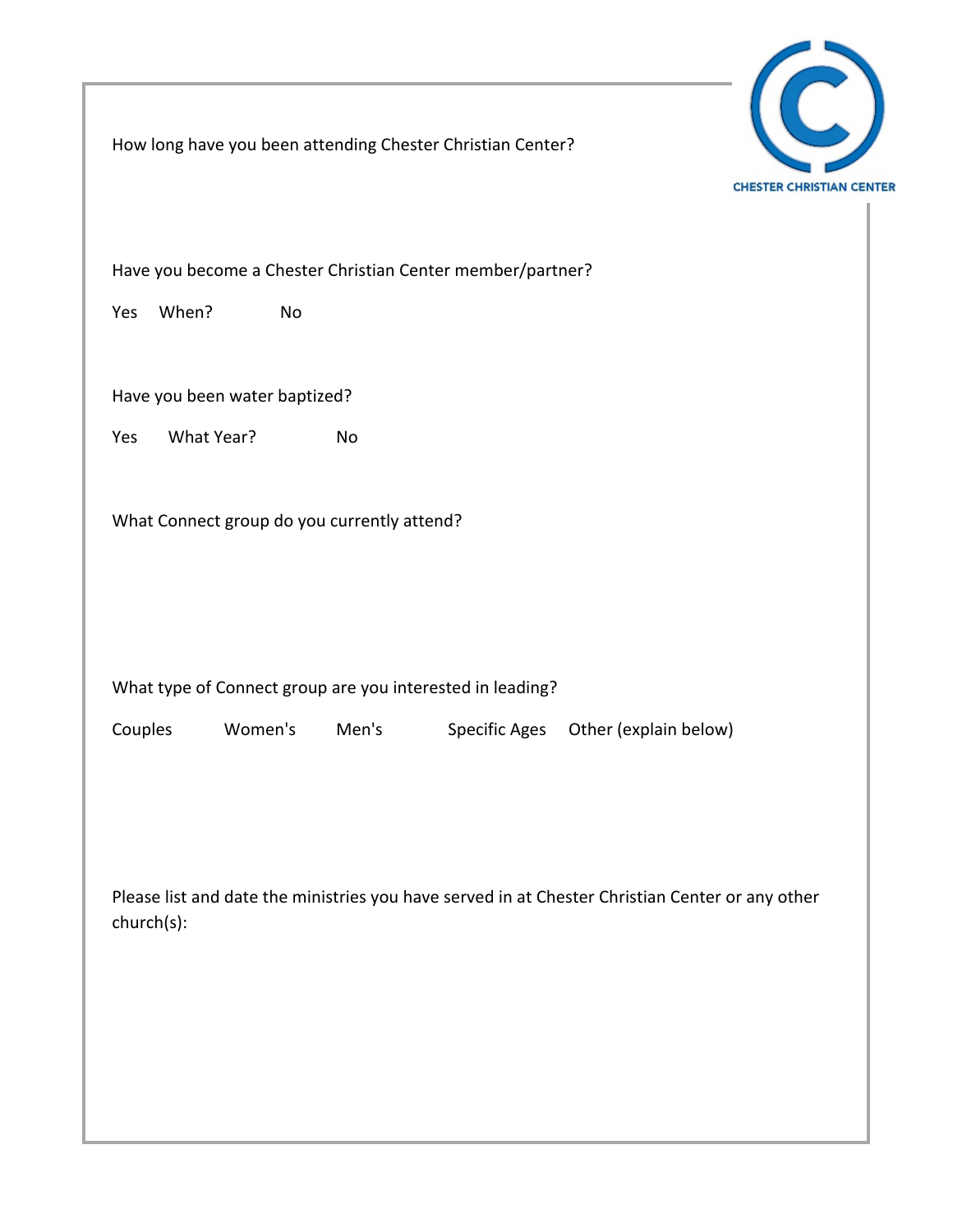## **Spiritual Health Questionnaire**



I understand my spiritual health is vital and necessary for meaningful ministry with people. I am therefore ready to accept God's high calling of ministering to His people and commit myself in the following areas: (please check each box)

I will keep my commitment to God through:

- $\Box$  Setting aside time for personal prayer and reading the Word.
- $\Box$  Connecting regularly with an accountability or prayer partner.

I will keep my commitment to people through:

- $\Box$  Caring for each person in my group as an individual work of God's hand.
- $\Box$  Providing an atmosphere of praise and acceptance for everyone.
- $\Box$  Fulfilling my area of ministry with integrity, enthusiasm and consistency.

I will keep my commitment to Chester Christian Center through:

- $\Box$  Regular Weekend attendance and Church partnership
- $\Box$  Setting an example in speech and action, refraining from the use of tobacco and alcoholic beverages at Connect Group gatherings and activities.

Printed Name\_\_\_\_\_\_\_\_\_\_\_\_\_\_\_\_\_\_\_\_\_\_\_\_\_\_\_\_\_\_\_ Signature\_\_\_\_\_\_\_\_\_\_\_\_\_\_\_\_\_\_\_\_\_\_\_\_\_\_\_\_\_\_\_\_\_\_\_\_\_

Date\_\_\_\_\_\_\_\_\_\_\_\_\_\_\_\_\_\_\_\_\_\_\_\_\_\_\_\_\_